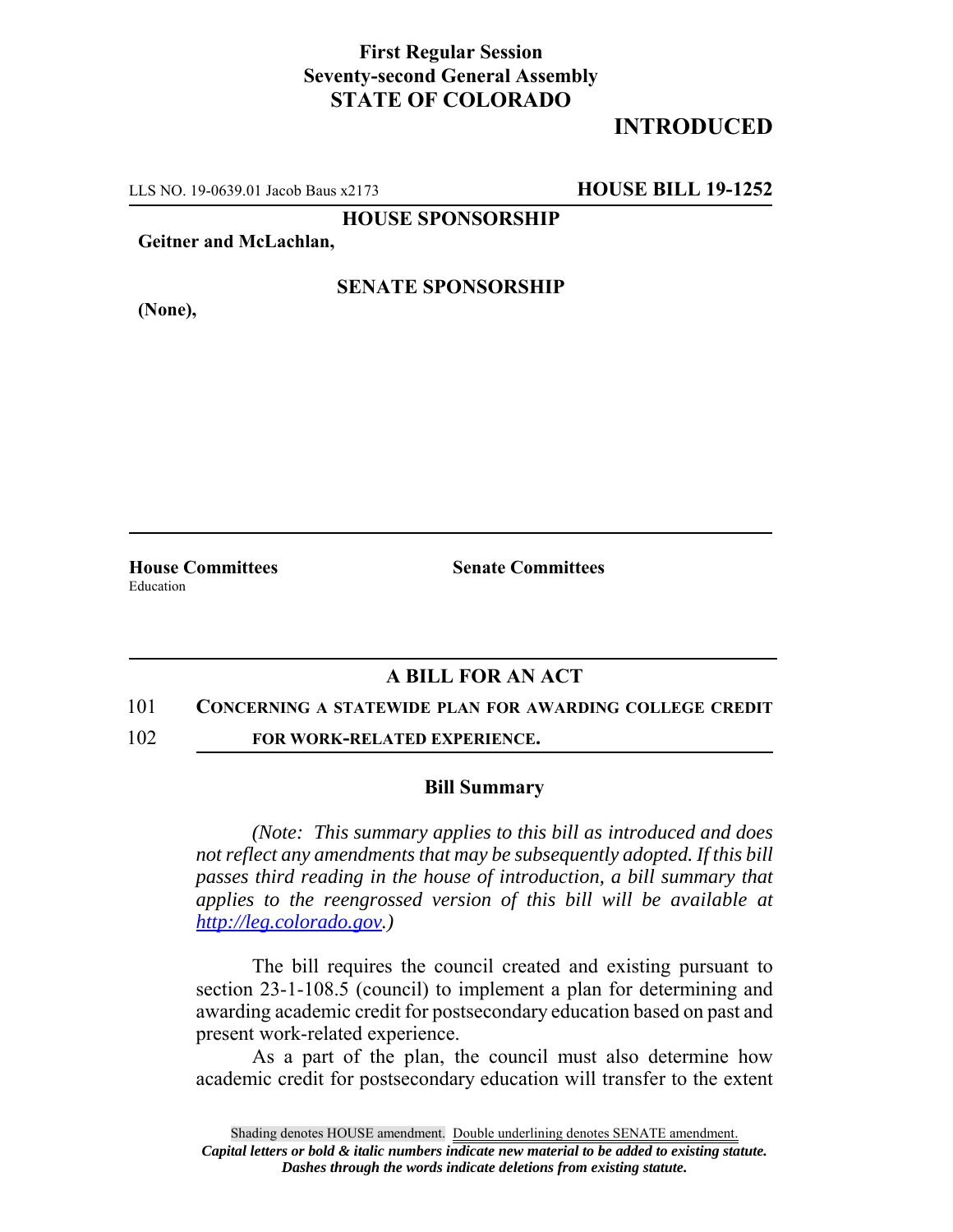possible from career and technical education programs and technical certificate programs to state public 2-year and 4-year institutions of higher education.

The council must consult with representatives from state institutions of higher education, representatives of the Colorado work force development council, and representatives from growing industries in implementing the plan.

The bill requires state institutions of higher education to develop plans to evaluate whether postsecondary education was acquired by work experience and to accept and transfer academic credit awarded for work-related experience as courses with guaranteed-transfer designation or as a part of a statewide articulation agreement.

The bill supplements Colorado's student bill of rights to include a provision declaring that the council shall implement a plan to award academic credit for past and present work-related experience.

1 *Be it enacted by the General Assembly of the State of Colorado:*

- 2 **SECTION 1.** In Colorado Revised Statutes, **add** 23-5-146 as 3 follows:
- 

4 **23-5-146. Credit for work-related experience - plan - report**

5 **- legislative declaration - definitions - repeal.** (1) (a) THE GENERAL

6 ASSEMBLY FINDS AND DECLARES THAT:

7 (I) IN 2001, THE GENERAL ASSEMBLY PASSED LEGISLATION 8 CREATING A STUDENT BILL OF RIGHTS, WHICH STATES, PURSUANT TO 9 SECTION 23-1-125 (1)(a), THAT STUDENTS SHOULD BE ABLE TO COMPLETE 10 THEIR ASSOCIATE OF ARTS AND ASSOCIATE OF SCIENCE DEGREE PROGRAMS 11 IN NO MORE THAN SIXTY CREDIT HOURS OR THEIR BACCALAUREATE 12 PROGRAMS IN NO MORE THAN ONE HUNDRED TWENTY CREDIT HOURS;

13 (II) THE STUDENT BILL OF RIGHTS ALSO STATES, PURSUANT TO 14 SECTION 23-1-125 (1)(c), THAT STUDENTS HAVE A RIGHT TO CLEAR AND 15 CONCISE INFORMATION CONCERNING WHICH COURSES MUST BE 16 COMPLETED SUCCESSFULLY TO COMPLETE THEIR DEGREES;

17 (III) THE STUDENT BILL OF RIGHTS ALSO STATES, PURSUANT TO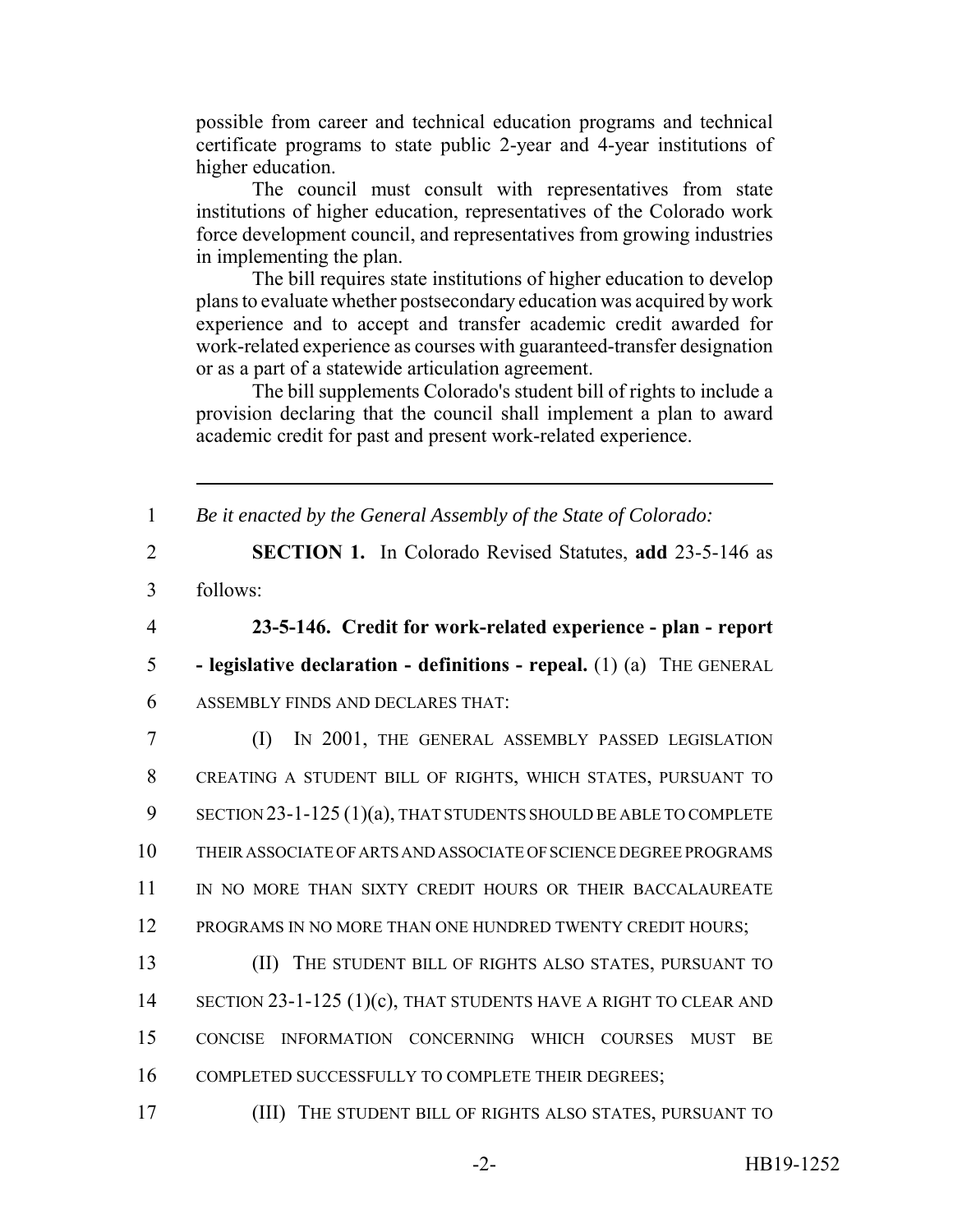1 SECTION 23-1-125 (1)(d), THAT STUDENTS HAVE A RIGHT TO KNOW WHICH COURSES ARE TRANSFERABLE AMONG THE STATE PUBLIC TWO-YEAR AND FOUR-YEAR INSTITUTIONS OF HIGHER EDUCATION;

 (IV) THE COURSES THAT ARE TRANSFERABLE AMONG THE STATE PUBLIC TWO-YEAR AND FOUR-YEAR INSTITUTIONS OF HIGHER EDUCATION HAVE BECOME KNOWN AS GUARANTEED TRANSFER PATHWAYS COURSES, WHICH GIVE STUDENTS THE RIGHT TO CHOOSE FROM HUNDREDS OF 8 COURSES THAT ARE TRANSFERABLE;

 (V) STUDENTS NEED ADDITIONAL RIGHTS CREATED FOR WORK-RELATED EXPERIENCE TO COUNT TOWARD ACADEMIC CREDIT AND TWO-YEAR AND FOUR-YEAR DEGREES AT STATE PUBLIC INSTITUTIONS OF **HIGHER EDUCATION**;

 (VI) STUDENTS ENROLLED IN COURSES, PROGRAMS, OR WORK-RELATED EXPERIENCES SHOULD BE ELIGIBLE FOR COLLEGE CREDIT AWARDED TOWARD THE ATTAINMENT OF A DEGREE;

 (VII) STUDENTS WHO COMPLETE COURSES, PROGRAMS, OR WORK-RELATED EXPERIENCES THAT CAN BE APPLIED TO THE COMPLETION OF AN ASSOCIATE OF APPLIED SCIENCE DEGREE MUST HAVE THE ABILITY TO HAVE THOSE COURSES, PROGRAMS, OR WORK-RELATED EXPERIENCES ENHANCED AND APPLIED TOWARD THE COMPLETION OF AN ASSOCIATE DEGREE OF OR BACHELOR DEGREE OF ARTS OR SCIENCE THROUGH A STATEWIDE PROCESS;

 (VIII) TO ENSURE THE ECONOMIC VITALITY OF COLORADO, EVERY BUSINESS NEEDS ACCESS TO A SKILLED WORKFORCE, AND EVERY COLORADAN NEEDS ACCESS TO MEANINGFUL EMPLOYMENT;

26 (IX) DURING THE 2016-17 AND 2017-18 SCHOOL YEARS, HIGH SCHOOL STUDENTS HAVE EARNED NINE THOUSAND INDUSTRY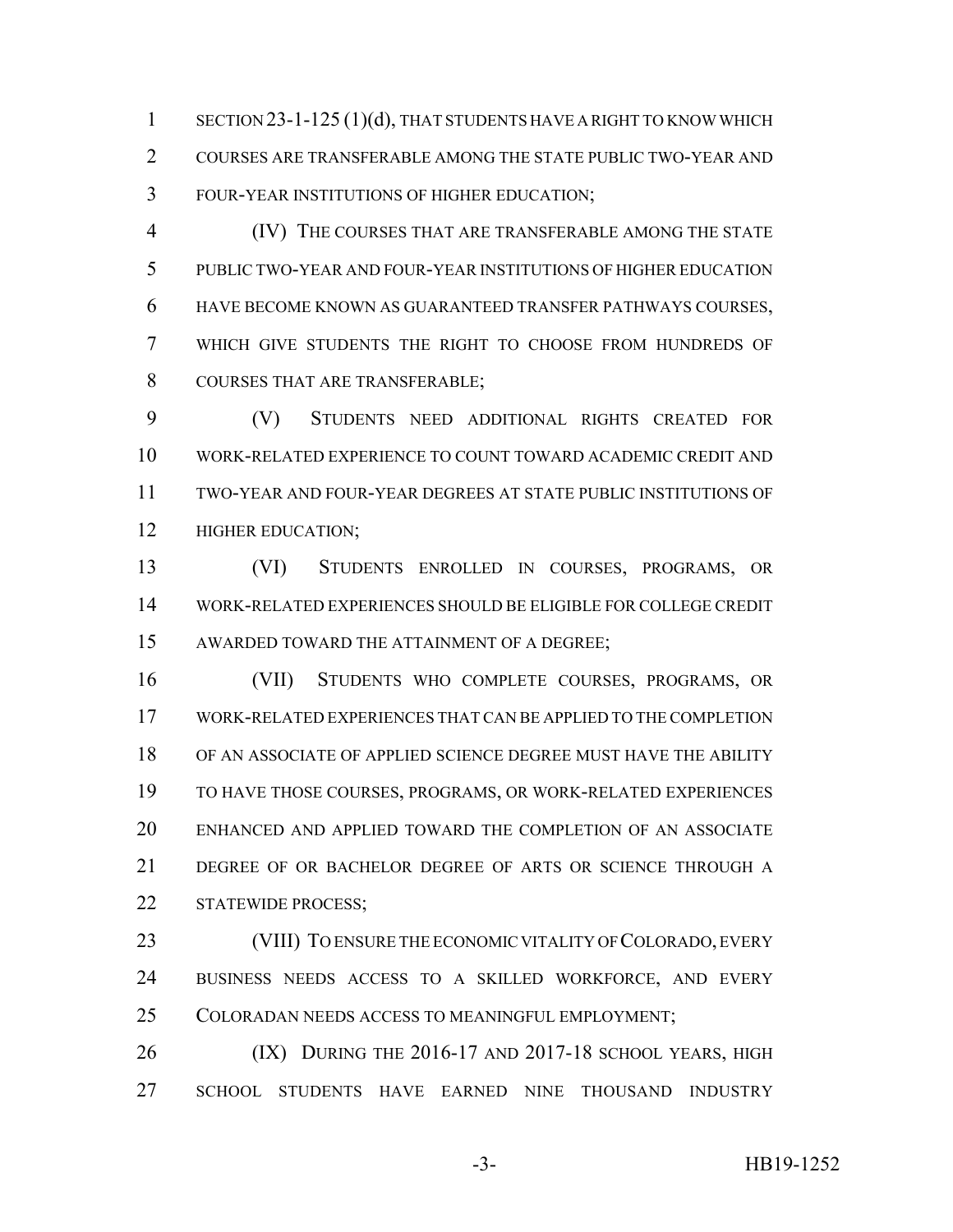CREDENTIALS RELATED TO HIGH-DEMAND JOBS AND INDUSTRIES IN COLORADO. THESE INDUSTRY CREDENTIALS SHOULD COUNT TOWARD POSTSECONDARY CREDIT THAT IS TRANSFERABLE TO TWO-YEAR AND FOUR-YEAR POSTSECONDARY DEGREES.

 (X) THE COUNCIL MUST DEVELOP A PLAN TO ALLOW WORK-RELATED EXPERIENCE TO COUNT TOWARD A STUDENT'S POSTSECONDARY EDUCATION. THE STATE PLAN MUST BE OPEN, TRANSPARENT, AND CREDIBLE SO STUDENTS CAN PROGRESS SMOOTHLY AND MORE EFFICIENTLY ALONG PATHWAYS INTO POSTSECONDARY EDUCATION AND THE WORKFORCE.

 (XI) INDUSTRY MEMBERS, ESPECIALLY MEMBERS FROM GROWING INDUSTRIES WITH CRITICAL OCCUPATIONS AND TOP JOBS THAT ARE 13 IDENTIFIED IN THE ANNUAL COLORADO TALENT PIPELINE REPORT, ARE IMPORTANT STAKEHOLDERS IN THIS PROCESS TO ENSURE OUR HIGHER EDUCATION SYSTEM IS PERMEABLE AND SEAMLESS FOR STUDENTS AND 16 THE CURRENT WORKFORCE; AND

 (XII) STUDENTS AND FAMILIES DESERVE TO HAVE INFORMATION REGARDING POSTSECONDARY EDUCATION AND EMPLOYMENT OUTCOMES READILY AVAILABLE AND TRANSPARENT IN ORDER TO MAKE BETTER AND MORE INFORMED DECISIONS ABOUT AVAILABLE CHOICES.

 (b) THEREFORE, BY REQUIRING THE COUNCIL TO ADOPT AND IMPLEMENT A PLAN FOR AWARDING CREDIT FOR POSTSECONDARY EDUCATION ACQUIRED THROUGH WORK-RELATED EXPERIENCE, THE GENERAL ASSEMBLY WILL ENSURE MULTIPLE PATHWAYS TO CAREER AND FINANCIAL SUCCESS FOR COLORADO STUDENTS AND WORKERS AND WILL ENSURE THAT THESE PATHWAYS LEAD TO POSTSECONDARY CREDIT TRANSFERABLE UNDER THE GUARANTEED TRANSFER PATHWAYS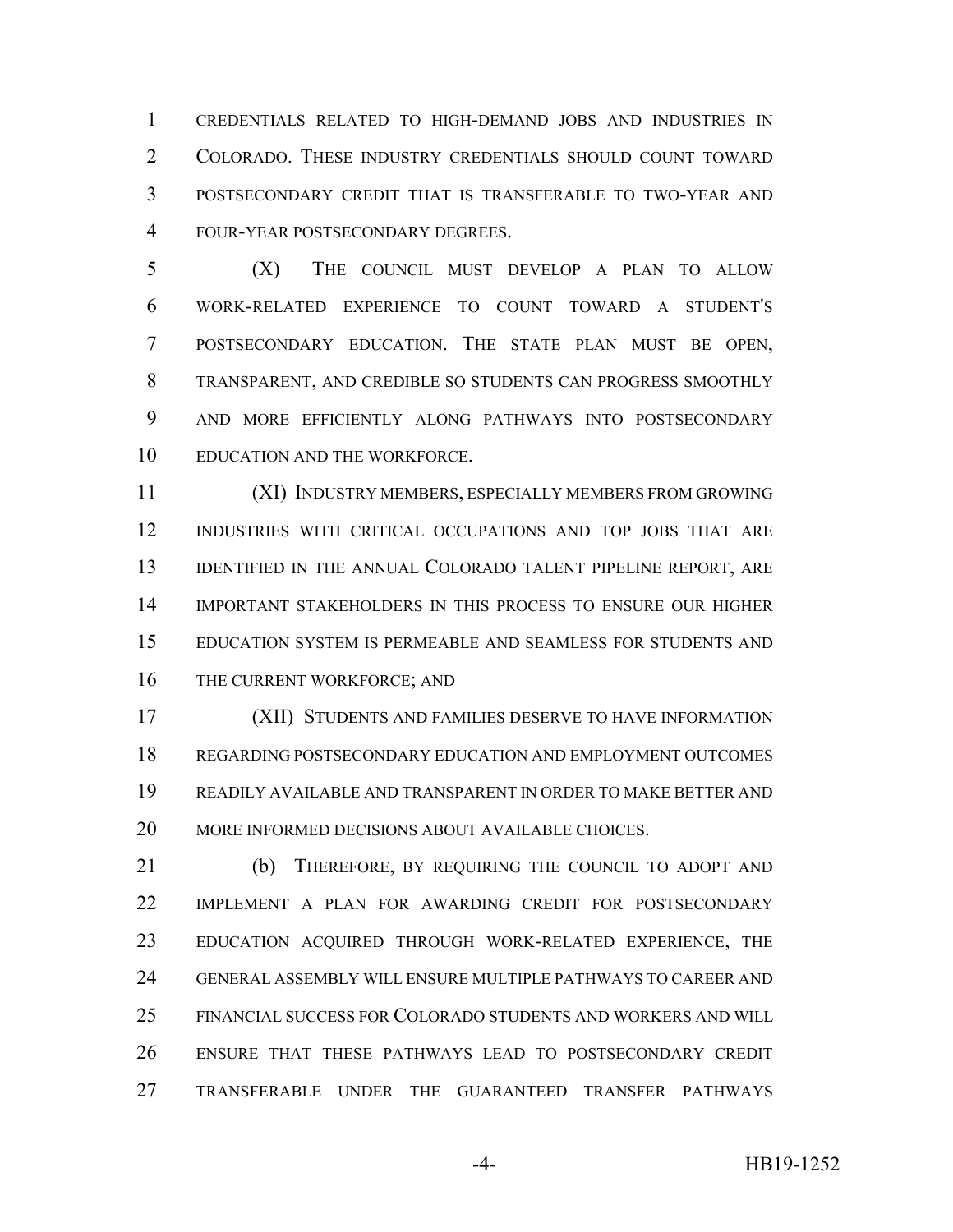FRAMEWORK OR A STATEWIDE ARTICULATION AGREEMENT.

 (2) AS USED IN THIS SECTION, UNLESS THE CONTEXT OTHERWISE REQUIRES:

 (a) "COUNCIL" MEANS THE COUNCIL CREATED AND EXISTING PURSUANT TO SECTION 23-1-108.5.

 (b) "STATE INSTITUTION OF HIGHER EDUCATION" OR "INSTITUTION" HAS THE SAME MEANING SET FORTH IN SECTION 23-18-102 (10); EXCEPT THAT "STATE INSTITUTION OF HIGHER EDUCATION" OR "INSTITUTION" INCLUDES EACH LOCAL DISTRICT COLLEGE THAT IS PART OF A LOCAL COLLEGE DISTRICT ORGANIZED PURSUANT TO ARTICLE 71 OF TITLE 23 AND AREA TECHNICAL COLLEGES, AS DEFINED IN SECTION 23-60-103 (1).

 (c) "WORK-RELATED EXPERIENCE" MEANS ANY EXPERIENCE ACQUIRED THROUGH WORK WITHIN THE PAST TEN YEARS, INCLUDING BUT 14 NOT LIMITED TO A BUSINESS CREDENTIAL, AN INDUSTRY CREDENTIAL, A TECHNICAL CERTIFICATE, AN INTERNSHIP, A RESIDENCY, A PRE-APPRENTICESHIP PROGRAM, OR AN APPRENTICESHIP PROGRAM, THAT IS PART OF A CAREER PATHWAY OR A STATEWIDE ARTICULATION AGREEMENT AND IS AWARDED ACADEMIC CREDIT WITH GUARANTEED-TRANSFER DESIGNATION.

20 (3) ON OR BEFORE JANUARY 1, 2021, THE COUNCIL SHALL CREATE, ADOPT, IMPLEMENT, AND MAKE PUBLIC A PLAN TO DETERMINE AND AWARD ACADEMIC CREDIT FOR POSTSECONDARY EDUCATION FOR COMPETENCIES DEMONSTRATED FROM PAST AND PRESENT WORK-RELATED EXPERIENCE FOR THE CAREER AND TECHNICAL EDUCATION PROGRAMS ASSOCIATED WITH THE FASTEST-GROWING INDUSTRIES IDENTIFIED IN THE MOST RECENT COLORADO TALENT PIPELINE REPORT.

(4) THE COUNCIL, AS A PART OF THE PLAN FOR ADOPTION AND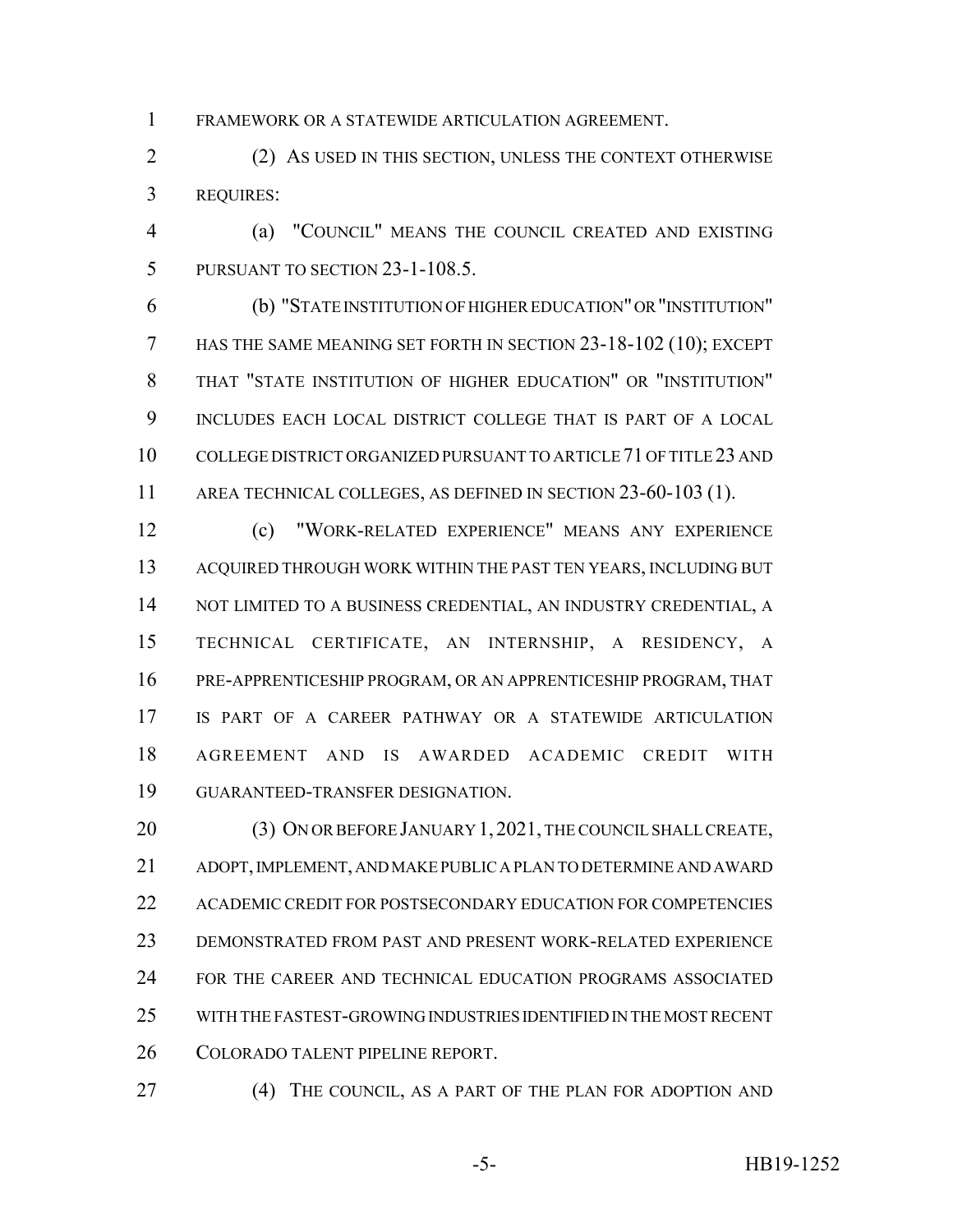IMPLEMENTATION PURSUANT TO SUBSECTION (3) OF THIS SECTION, SHALL:

 (a) IMPLEMENT A PLAN TO DETERMINE HOW POSTSECONDARY EDUCATION CREDIT WILL TRANSFER FROM CAREER AND TECHNICAL EDUCATION PROGRAMS TO THE EXTENT POSSIBLE TO STATE PUBLIC TWO-YEAR AND FOUR-YEAR INSTITUTIONS OF HIGHER EDUCATION;

 (b) DEFINE POSTSECONDARY EDUCATION PATHWAYS FOR SPECIFIC OCCUPATIONS THAT INCLUDE COMPETENCIES, STUDENT LEARNING OUTCOMES, PRIOR LEARNING DEMONSTRATIONS THROUGH WORK-RELATED EXPERIENCE, STACKABLE CERTIFICATES, ASSOCIATE DEGREES, OR OTHER CREDENTIALS; AND

 (c) IMPLEMENT A PLAN TO DETERMINE HOW COMPETENCIES, STUDENT LEARNING OUTCOMES, PRIOR LEARNING DEMONSTRATIONS THROUGH WORK-RELATED EXPERIENCE, STACKABLE CERTIFICATES, ASSOCIATE DEGREES, OR OTHER CREDENTIALS DESCRIBED IN SUBSECTION (4)(b) OF THIS SECTION RESULT IN POSTSECONDARY EDUCATION CREDIT WITH GUARANTEED-TRANSFER DESIGNATION.

 (5) IN FULFILLING THE REQUIREMENTS OF SUBSECTION (4) OF THIS SECTION, THE COUNCIL MUST REQUIRE PRIORITIZATION OF OCCUPATIONS THAT ARE THE FASTEST-GROWING INDUSTRIES IDENTIFIED IN THE MOST RECENT COLORADO TALENT PIPELINE REPORT.

21 (6) THE COUNCIL, AS A PART OF THE PLAN FOR ADOPTION AND 22 IMPLEMENTATION PURSUANT TO SUBSECTION (3) OF THIS SECTION, SHALL EVALUATE TECHNICAL CERTIFICATE PROGRAMS TO DETERMINE WHICH CERTIFICATES CAN APPLY TOWARD A STATE PUBLIC TWO-YEAR OR FOUR-YEAR INSTITUTION OF HIGHER EDUCATION DEGREE. THESE CERTIFICATES CAN BE EARNED IN BUSINESS, MILITARY, EDUCATION, OR INDUSTRY. THE CERTIFICATES MUST BE ELIGIBLE FOR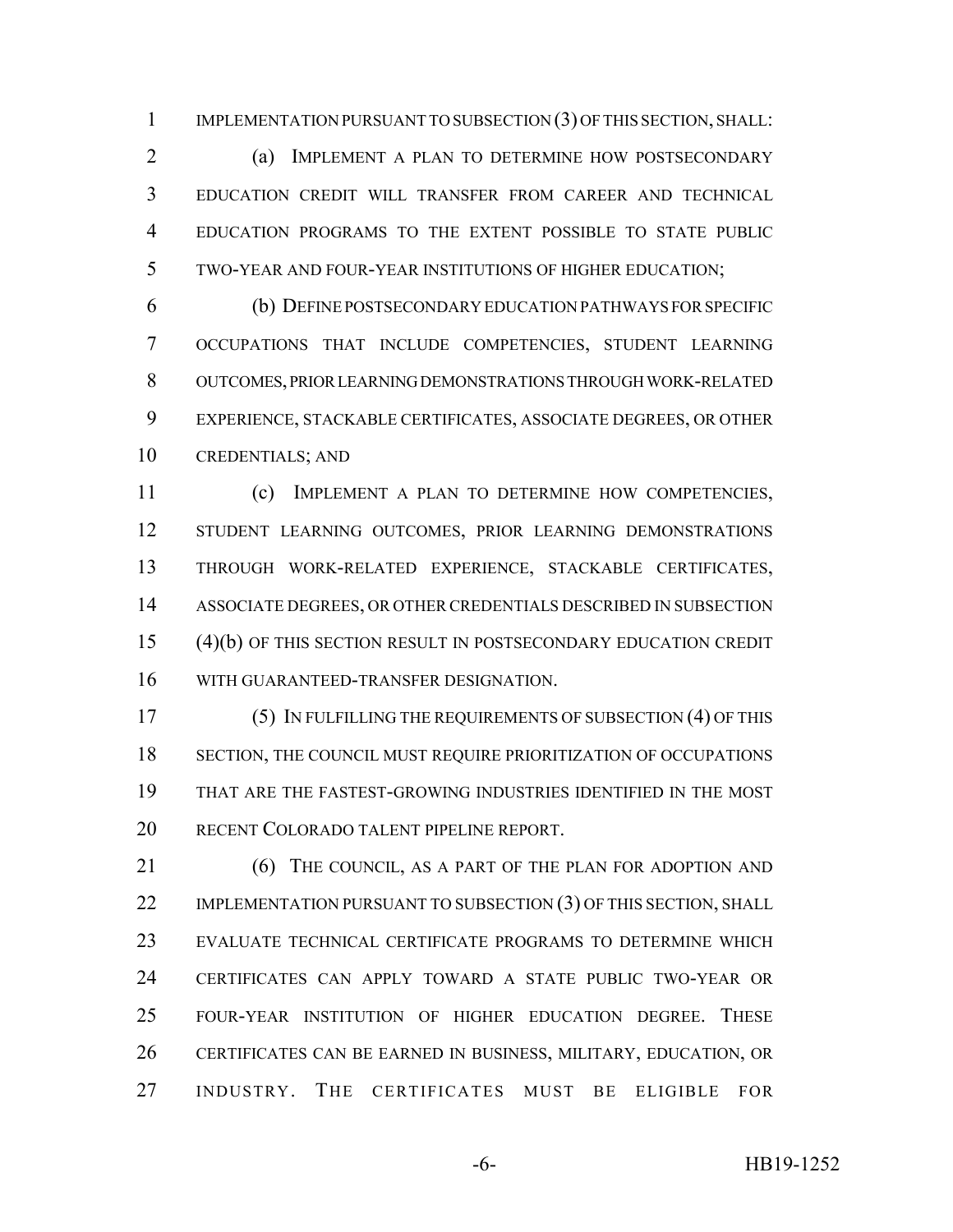GUARANTEED-TRANSFER DESIGNATION AND ALSO COURSES REQUIRED FOR THE COMPLETION OF A STATE PUBLIC TWO-YEAR OR FOUR-YEAR INSTITUTION OF HIGHER EDUCATION DEGREE.THE COUNCIL SHALL ENSURE STUDENTS WHO COMPLETE COURSES OR PROGRAMS IN TECHNICAL SCHOOLS OR COMMUNITY COLLEGES THAT LEAD TO A TECHNICAL CERTIFICATE WILL HAVE THOSE CREDITS APPLIED IN THE SAME WAY INDUSTRY CREDENTIALS WILL RECEIVE CREDIT FOR COURSES WITH GUARANTEED-TRANSFER DESIGNATION.

 (7) THE COUNCIL, IN CREATING THE PLAN FOR ADOPTION AND 10 IMPLEMENTATION PURSUANT TO SUBSECTION (3) OF THIS SECTION, MUST CONSULT WITH AND INCLUDE RECOMMENDATIONS, TO THE EXTENT PRACTICABLE, FROM:

(a) REPRESENTATIVES OF INSTITUTIONS;

 (b) REPRESENTATIVES OF THE COLORADO WORK FORCE DEVELOPMENT COUNCIL; AND

 (c) REPRESENTATIVES OF GROWING INDUSTRIES IDENTIFIED IN THE MOST RECENT COLORADO TALENT PIPELINE REPORT AND ORGANIZATIONS REPRESENTING THEM.

 (8) ON OR BEFORE JANUARY 1, 2022, THE COUNCIL SHALL CREATE, ADOPT, IMPLEMENT, AND MAKE PUBLIC A PLAN TO DETERMINE AND AWARD ACADEMIC CREDIT FOR POSTSECONDARY EDUCATION FOR COMPETENCIES DEMONSTRATED FROM PAST AND PRESENT WORK-RELATED EXPERIENCE FOR ALL REMAINING CAREER AND TECHNICAL EDUCATION PROGRAMS NOT ADDRESSED IN SUBSECTION (5) OF THIS SECTION.

 (9) THE PLAN CREATED, ADOPTED, AND IMPLEMENTED BY THE 26 COUNCIL PURSUANT TO SUBSECTION (3) OF THIS SECTION MUST REQUIRE 27 EACH CAMPUS OF THE INSTITUTION TO: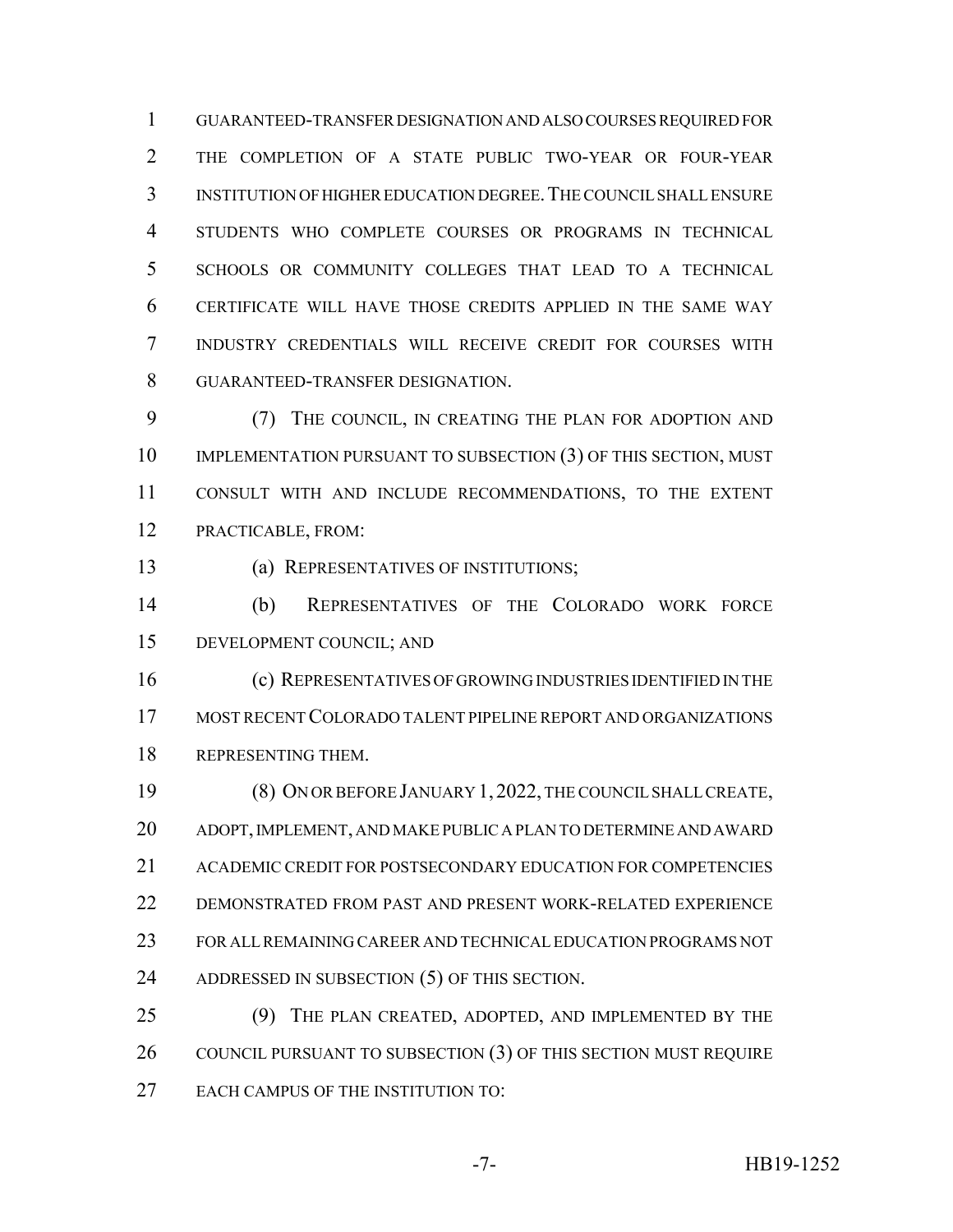(a) EVALUATE WHETHER POSTSECONDARY-LEVEL EDUCATION WAS ACQUIRED BY A STUDENT FROM WORK-RELATED EXPERIENCE AND AWARD APPROPRIATE ACADEMIC CREDIT FOR THE WORK-RELATED EXPERIENCE CONSISTENT WITH STANDARDS ESTABLISHED BY THE COUNCIL'S PLAN; AND (b) BEGINNING JANUARY 1, 2023, ACCEPT AND TRANSFER WITHIN THE INSTITUTION AND TO OTHER INSTITUTIONS ACADEMIC CREDIT AWARDED FOR WORK-RELATED EXPERIENCE AS COURSES WITH GUARANTEED-TRANSFER DESIGNATION, UNLESS THE COUNCIL CREATES, ADOPTS, AND IMPLEMENTS A NEW PLAN PRIOR TO JANUARY 1, 2023, CONCERNING THE TRANSFER OF ACADEMIC CREDIT AWARDED FOR WORK-RELATED EXPERIENCE FOR COURSES WITH GUARANTEED-TRANSFER DESIGNATION. THE NEW PLAN MUST REQUIRE EACH CAMPUS TO ACCEPT THE TRANSFER OF ACADEMIC CREDIT AWARDED BY AN INSTITUTION FOR

 WORK-RELATED EXPERIENCE. EACH CAMPUS MAY ALSO ACCEPT OTHER PRIOR ACADEMIC CREDIT AWARDED FOR WORK-RELATED EXPERIENCE TOWARD THE STUDENT'S PROGRAM OF STUDY IF THE CREDIT MEETS STANDARDS ESTABLISHED BY THE CAMPUS.

 (10) (a) DURING THE FIRST REGULAR SESSION OF THE SEVENTY-THIRD GENERAL ASSEMBLY IN 2021, THE DEPARTMENT OF HIGHER EDUCATION SHALL REPORT TO THE EDUCATION COMMITTEES OF THE SENATE AND HOUSE OF REPRESENTATIVES, OR ANY SUCCESSOR COMMITTEES, REGARDING THE CREATION, ADOPTION, AND IMPLEMENTATION OF THE INSTITUTIONS' PLANS ADOPTED PURSUANT TO THIS SECTION.

 (b) THIS SUBSECTION (10) IS REPEALED, EFFECTIVE JULY 1, 2021. 26 (11) (a) ON OR BEFORE MARCH 1, 2023, AND ON OR BEFORE MARCH 1 OF EACH YEAR THEREAFTER, THE COUNCIL SHALL REPORT TO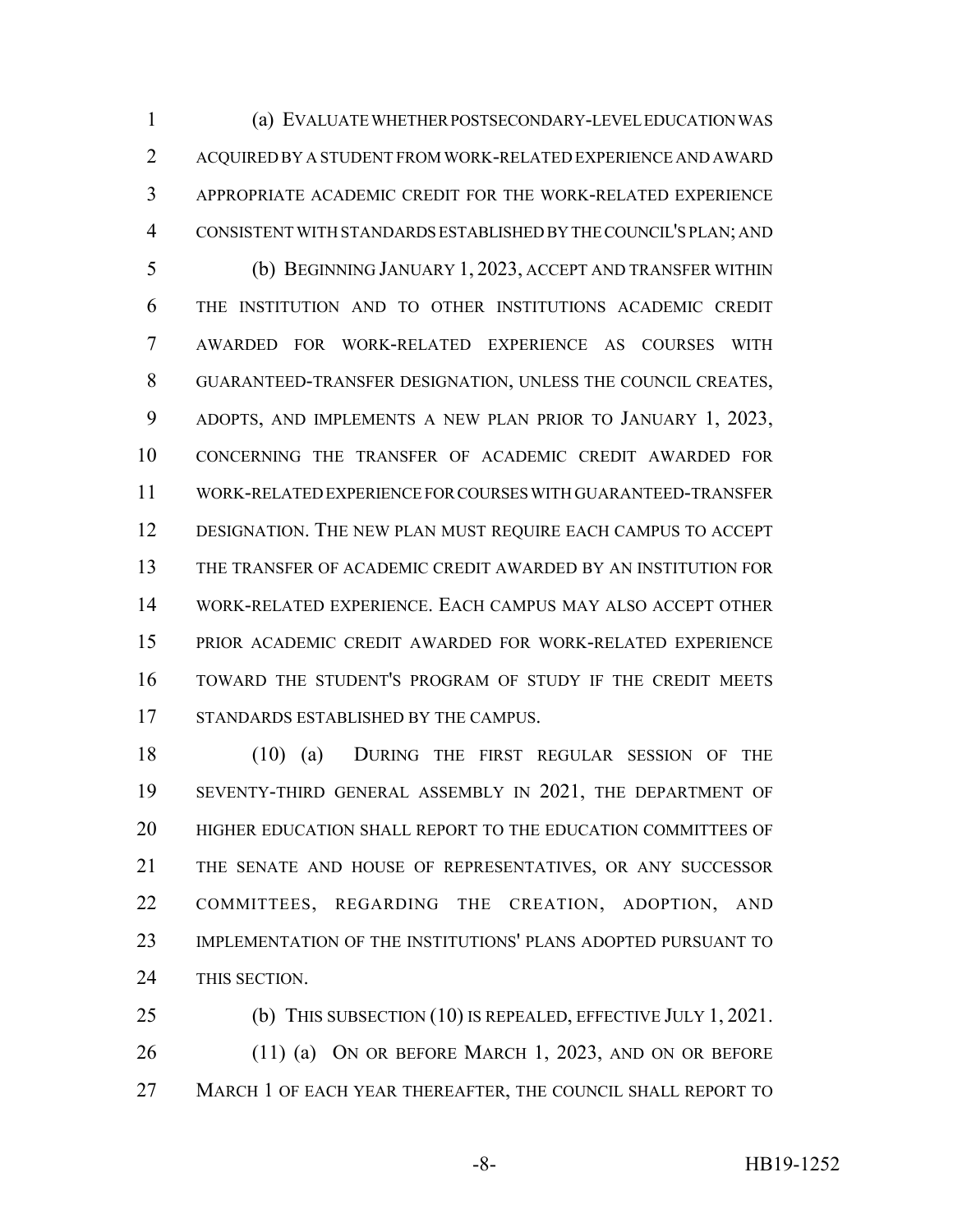THE EDUCATION COMMITTEES OF THE SENATE AND HOUSE OF REPRESENTATIVES, OR ANY SUCCESSOR COMMITTEES, REGARDING THE IMPLEMENTATION OF THIS SECTION. THE REPORT MUST INCLUDE, AT A MINIMUM:

 (I) THE NUMBER OF STUDENTS WHO HAVE TRANSFERRED CREDITS TO OR FROM AN INSTITUTION PURSUANT TO THIS SECTION;

 (II) DATA REGARDING THE AGE AND DEMOGRAPHICS OF STUDENTS WHO HAVE TRANSFERRED CREDITS TO OR FROM AN INSTITUTION PURSUANT TO THIS SECTION:

10 (III) THE IMPLEMENTATION CHALLENGES OF THIS SECTION; AND (IV) ANY RECOMMENDED STATUTORY REVISIONS TO THIS SECTION. (b) NOTWITHSTANDING THE PROVISIONS OF SECTION 24-1-136 (11)(a)(I), THE REPORTING REQUIREMENT PURSUANT TO THIS SUBSECTION 14 (11) CONTINUES UNTIL THE REPEAL OF THIS SUBSECTION (11).

 (c) THIS SUBSECTION (11) IS REPEALED, EFFECTIVE JULY 1, 2028. **SECTION 2.** In Colorado Revised Statutes, 23-1-125, **add** (4.7) as follows:

 **23-1-125. Commission directive - student bill of rights - degree requirements - implementation of core courses - competency test - prior learning - prior work-related experience.** (4.7) **Prior work-related experience.** PURSUANT TO SECTION 23-5-146, THE COUNCIL CREATED AND EXISTING PURSUANT TO SECTION 23-1-108.5 SHALL CREATE, ADOPT, IMPLEMENT, AND MAKE PUBLIC A PLAN TO DETERMINE AND AWARD ACADEMIC CREDIT FOR PAST AND PRESENT WORK-RELATED EXPERIENCE. **SECTION 3. Act subject to petition - effective date.** This act takes effect at 12:01 a.m. on the day following the expiration of the ninety-day period after final adjournment of the general assembly (August